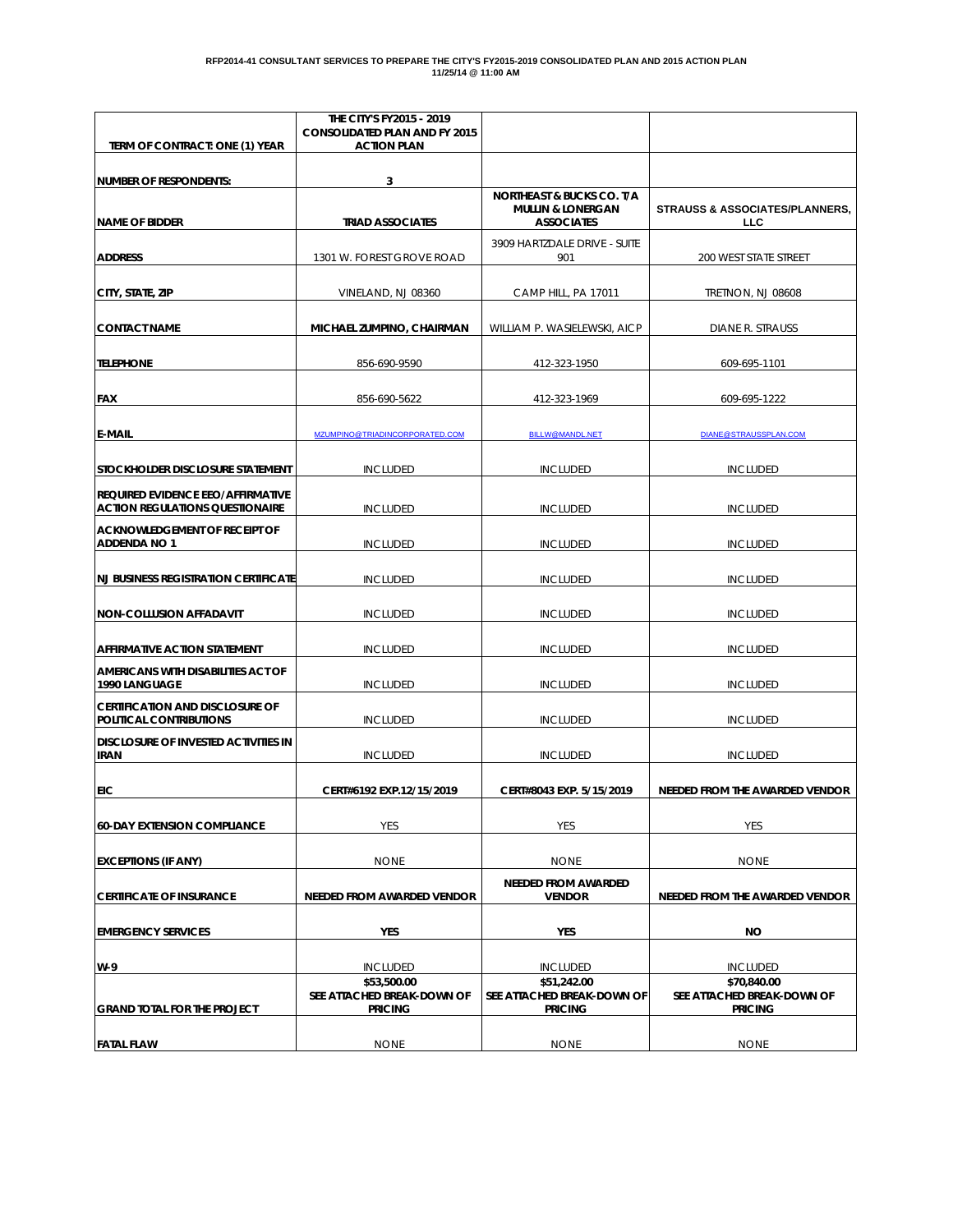

#### 7. PROPOSED BUDGET

Triad Associates will undertake to prepare the specified plan elements outlined in the RFP and as described in detail on the previous pages. While the contract amount is subject to negotiation upon award of the contract, the following tables propose the costs for the specific itemized deliverables and the hourly rates for Triad staff. These fees and rates include all travel, clerical, overhead and related expenses:

### $\triangleright$  DELIVERABLES

| <b>Deliverable Items</b>                                       | <b>Not to Exceed Figures</b> |
|----------------------------------------------------------------|------------------------------|
| Preparation of FY2015 to FY2020 Five-Year Consolidated Plan    | \$32,600                     |
| Preparation and Development of One-Year Action Plan            | \$16,300                     |
| <b>TOTAL FOR CDBG PLANS AND DOCUMENTS</b>                      | \$48,900*                    |
| Identification of Neighborhood Revitalization Strategy Area    | \$5,000                      |
| Preparation of Neighborhood Revitalization Plan                | \$48,500                     |
| <b>TOTAL FOR NEIGHBORHOOD PLANNING WORK (Optional per RFP)</b> | \$53,500                     |

\*This figure can be negotiated should Trenton staff assume responsibility for some of the tasks or sub-elements of tasks as outlined herein

#### $\triangleright$  HOURLY RATES

The following chart includes the hourly rates that are effective as of the signing of an agreement. These rates are subject to change annually. Services provided on an hourly basis will be invoiced at the hourly rate effective at the time of service. These rates include all clerical and related expenses.

| Labor Category              | Rate           |
|-----------------------------|----------------|
| President/Chairman          | \$175 per hour |
| <b>Vice President</b>       | \$175 per hour |
| Senior Associate/Consultant | \$150 per hour |
| Associate                   | \$135 per hour |
| Clerical Support, as needed | \$85 per hour  |

This includes all expenses for which the Consultant will seek reimbursement for the tasks as outlined in an Agreement.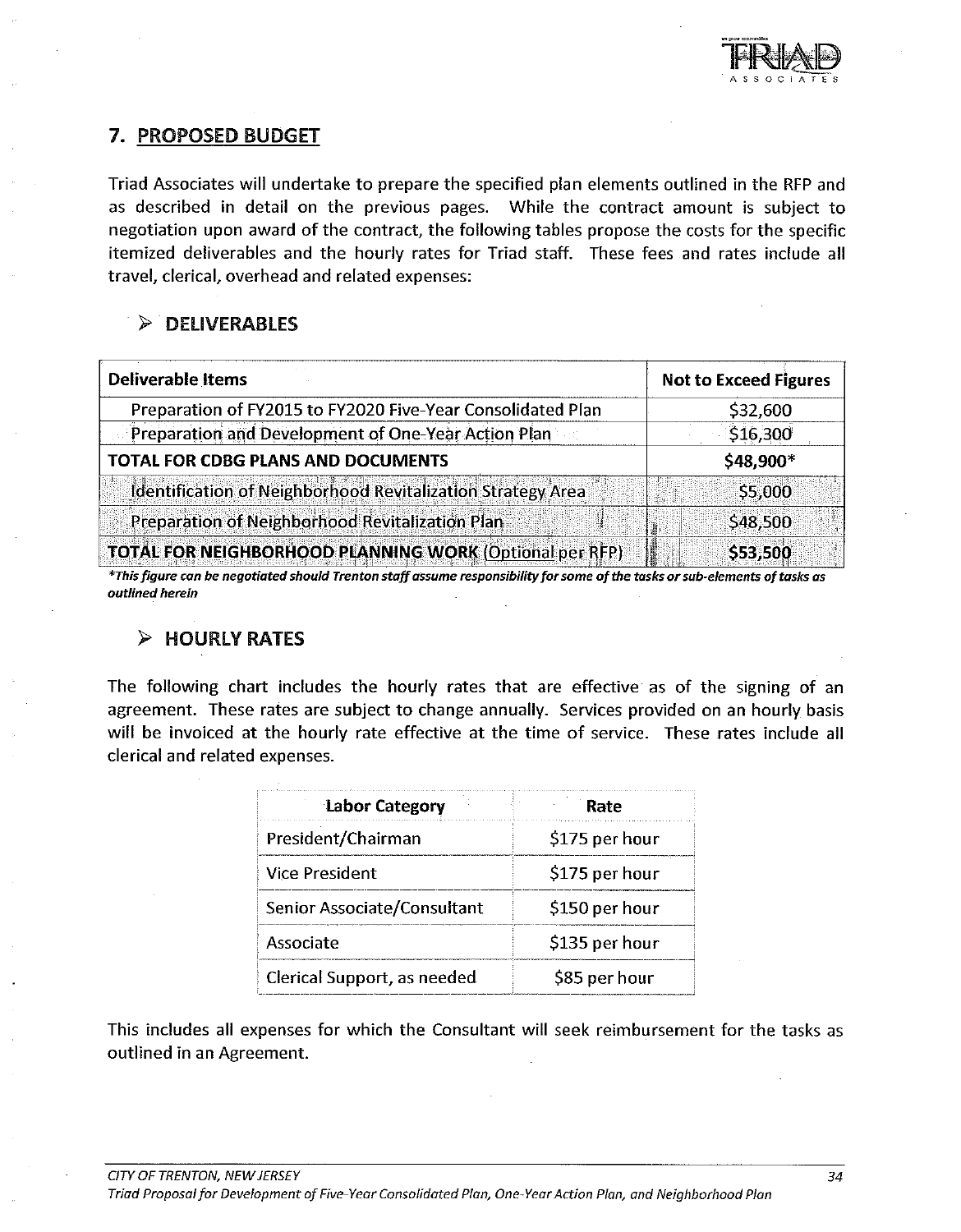|                                        |                                                                  | <b>TETRA TECH</b><br><b>MULLIN &amp; LONERGAN</b> |    |                        |                 |                          |         |              |           |                                |                |    |                                                             |                  |                         |                          |                 |     |                      |                  |    |         |    |              |
|----------------------------------------|------------------------------------------------------------------|---------------------------------------------------|----|------------------------|-----------------|--------------------------|---------|--------------|-----------|--------------------------------|----------------|----|-------------------------------------------------------------|------------------|-------------------------|--------------------------|-----------------|-----|----------------------|------------------|----|---------|----|--------------|
|                                        |                                                                  |                                                   |    |                        | Profil Staff@   |                          |         |              |           | Community                      |                |    | Community                                                   |                  |                         | Community                |                 |     | Community            |                  |    |         |    |              |
|                                        |                                                                  | Principal                                         |    | \$115/hr               |                 |                          |         |              |           | Planner $\omega$<br>\$88.37/hr |                |    | Planner@<br>\$94.60/hr                                      |                  |                         | Planner@<br>\$102.85/hr  |                 |     | Planner @<br>\$65/hr |                  |    |         |    |              |
|                                        |                                                                  | @ \$165/hr<br>(Wasielewski)                       |    | (Easton,<br>Finnstrom. |                 | Secretarial<br>@ \$45/hr |         |              | (Conklin) |                                | (Genga)        |    |                                                             | (McClellan)      |                         | (Stehli)                 |                 |     |                      | Total            |    |         |    |              |
| CONSOLIDATED PLAN & ANNUAL ACTION PLAN |                                                                  |                                                   |    |                        |                 |                          |         |              |           |                                |                |    |                                                             |                  |                         |                          |                 |     |                      |                  |    |         |    |              |
| $\mathbf{1}$                           | Project Mobilization                                             | $\mathbf{1}$                                      | \$ | 165                    |                 | \$                       |         | $\mathbf{2}$ | \$        | 90                             | $\overline{2}$ | \$ | 177                                                         |                  | \$                      |                          |                 | \$  |                      | $\overline{2}$   | \$ | 130     | \$ | 562          |
| $\overline{2}$                         | Public Participation & Consultation                              | 28                                                | Ś  | 4.620                  | 28              | Ś.                       | 3,220   |              | \$        |                                | 28             | \$ | 2,474                                                       |                  | \$                      | $\overline{\phantom{a}}$ |                 | \$  |                      | 24               |    | \$1,560 | \$ | 11,874       |
| 3                                      | Housing and Homeless Needs Assessment                            | $\mathbf{1}$                                      | \$ | 165                    | 8               | \$                       | 920     |              | \$        |                                |                | \$ |                                                             |                  | Ś                       |                          |                 | \$  |                      |                  | \$ |         | \$ | 1,085        |
| 4                                      | Housing Market Analysis                                          | $\mathbf{1}$                                      | \$ | 165                    |                 | Ś                        |         |              | \$        |                                |                | \$ | $\ddot{\phantom{a}}$                                        | 12               | Ŝ                       | 1,135                    |                 | \$  |                      |                  | \$ |         | \$ | 1,300        |
| 5                                      | Strategic Plan                                                   | $\mathbf{1}$                                      | \$ | 165                    | 12              | Ś                        | 1,380   |              | Ś         |                                |                | \$ | $\overline{\phantom{a}}$                                    | 12               | $\overline{\mathbf{5}}$ | 1,135                    |                 | \$  |                      |                  | Ś  |         | \$ | 2,680        |
| 6                                      | Revisions to CP Document                                         |                                                   | \$ |                        | $\overline{2}$  | \$                       | 230     |              | \$        |                                |                | Ś  | L.                                                          |                  | \$                      |                          |                 | \$  |                      |                  | \$ |         | \$ | 230          |
| $\overline{7}$                         | Preparation of Annual Action Plan                                | $\mathbf{1}$                                      | \$ | 165                    | 12 <sup>2</sup> | \$                       | 1,380   |              | \$        |                                |                | \$ | L.                                                          |                  | \$                      |                          |                 | \$  |                      |                  | \$ |         | \$ | 1,545        |
| 8                                      | Revisions to Draft Annual Action Plan                            |                                                   | \$ |                        | $\overline{2}$  | ŝ                        | 230     |              | \$        |                                |                | \$ |                                                             |                  | \$                      |                          |                 | Ś   |                      |                  | ś  |         | \$ | 230          |
| 9                                      | Final revisions, Approval and Submission to HUD                  | $\mathbf{1}$                                      | \$ | 165                    | $\overline{2}$  | Ŝ                        | 230     |              | Ś         |                                |                | \$ | $\overline{a}$                                              |                  | \$                      |                          |                 | \$  | ÷.                   |                  | \$ |         | \$ | 395          |
| 10                                     | Technical support during HUD's review                            |                                                   | \$ |                        |                 | Ś                        |         |              | Ś         |                                |                | Ś  |                                                             |                  | Ś                       |                          |                 | \$  |                      |                  | \$ |         | \$ |              |
|                                        | Con Plan & Annual Action Plan Total 34                           |                                                   | Ø, | 5.610                  | icis)           | 躢                        | 7,590   | ið.          | ý.        | 90                             | XЮ             | Ś  | 2,651                                                       | ы.               | $\hat{\mathcal{A}}$     | 2,270                    | b.              | S   |                      | $\mathcal{O}(n)$ | ¢, | 1,690   | ś  | 19,902       |
|                                        | NEIGHBORHOOD REVITALIZATION STRATEGY AREA                        |                                                   |    |                        |                 |                          |         |              |           |                                |                |    |                                                             |                  |                         |                          |                 |     |                      |                  |    |         |    |              |
| $\mathbf{1}$                           | Define NRSA                                                      | $\overline{2}$                                    | \$ | 330                    | 4               | Ś                        | 460     |              | \$        |                                |                | \$ | ä,                                                          |                  | \$                      | $\blacksquare$           |                 | \$  |                      |                  | \$ |         | \$ | 790          |
| $\overline{2}$                         | Identification of eligible NRSAs                                 | $\overline{2}$                                    | \$ | 330                    | 4               | Ś                        | 460     |              | \$        | $\blacksquare$                 |                | \$ | $\overline{a}$                                              |                  | \$                      | $\overline{\phantom{a}}$ |                 | \$  |                      |                  | \$ |         | \$ | 790          |
| 3                                      | Identification of Community Stakeholders                         |                                                   | \$ |                        | $\overline{2}$  | \$                       | 230     |              | Ś         |                                |                | \$ | ÷,                                                          |                  | \$                      |                          |                 | \$  |                      |                  | \$ |         | \$ | 230          |
| 4                                      | Land Use & Structural Conditions Surveys                         |                                                   | \$ |                        | 56              | s                        | 6,440   |              | Ś         |                                |                | \$ |                                                             | 40               | Ś                       | 3,784                    | 40              | \$  | 4.114                |                  | \$ |         | \$ | 14,338       |
| 5                                      | Neighborhood Profile                                             |                                                   | \$ |                        | 16              | \$                       | 1,840   |              | \$        |                                |                | \$ | ÷,                                                          |                  | \$                      |                          |                 | \$  |                      |                  | \$ |         | \$ | 1,840        |
| 6                                      | Interim Report                                                   |                                                   | \$ |                        | $\overline{2}$  | \$                       | 230     |              | \$        |                                |                | \$ |                                                             |                  | Ś                       |                          |                 | \$  |                      |                  | \$ |         | \$ | 230          |
| 7                                      | Community Meeting #1                                             |                                                   | Ś  |                        | 12              | s                        | 1.380   |              | Ś         |                                |                | Ś  |                                                             | 12               | s                       | 1.135                    | 12 <sub>1</sub> | \$  | 1.234                | $12$ s           |    | 780     | \$ | 4,529        |
| 8                                      | Key Stakeholder Interviews                                       |                                                   |    |                        |                 |                          |         |              |           |                                |                |    | Could be conducted in coordination with Con Plan Interviews |                  |                         |                          |                 |     |                      |                  |    |         | Ś  |              |
| 9                                      | Draft NRSA Plan                                                  |                                                   | \$ |                        | 12 <sup>2</sup> | \$                       | 1,380   |              | \$        |                                |                | \$ |                                                             | 12 <sup>12</sup> | \$                      | 1,135                    |                 | \$  |                      |                  | \$ |         | Ś  | 2,515        |
| 10                                     | Community Meeting #2                                             |                                                   | \$ |                        | 8               | \$                       | 920     |              | Ś         |                                |                | \$ | ä,                                                          | 8                | \$                      | 757                      |                 | \$  |                      | 4                | Ś  | 260     | \$ | 1,937        |
| 11                                     | Final NRSA Plan                                                  |                                                   | \$ |                        | $\overline{2}$  | \$                       | 230     |              | \$        |                                |                | \$ |                                                             |                  | \$.                     |                          |                 | \$  |                      |                  | \$ |         | \$ | 230          |
| $12 \overline{ }$                      | Amendment to Con Plan                                            |                                                   | \$ |                        | 4               | Ŝ                        | 460     |              | \$        |                                |                | Ś  |                                                             |                  | Ś                       |                          |                 | Ś   |                      |                  | Ś. |         | \$ | 460          |
|                                        | <b>NRSA Totall</b>                                               | ΩĎ,                                               | j. |                        | M 48            |                          | \$13410 | iÓ.          | Ŷ,        |                                | Ø.             | J. |                                                             | $\eta_{\rm Z}$   | S.                      | 6,811                    | 题               | ЛŚ, | 5,348                | - 61             | ×, | 1,040   | S  | 26,309       |
|                                        | <b>TRAVEL ALLOWANCE</b>                                          |                                                   |    |                        |                 |                          |         |              |           |                                |                |    |                                                             |                  |                         |                          |                 |     |                      |                  |    |         | Ś  | 4,800        |
|                                        | REPRODUCTION AND MAILING EXPENSE ALLOWANCE (0.05% of labor cost) |                                                   |    |                        |                 |                          |         |              |           |                                |                |    |                                                             |                  |                         |                          |                 |     |                      |                  |    | Texal 3 | Ś  | 231<br>5.342 |

NOT-theast & Bucks Co. T/A Mullin & Lovergan

 $\mathcal{S}$ 

 $\sim$   $\sim$ 

 $\mathfrak{X}^{\mathbb{C}}$  and  $\mathfrak{X}^{\mathbb{C}}$  . If

 $\mathbf{I}$ 

 $\mathcal{A}^{\mathcal{A}}$